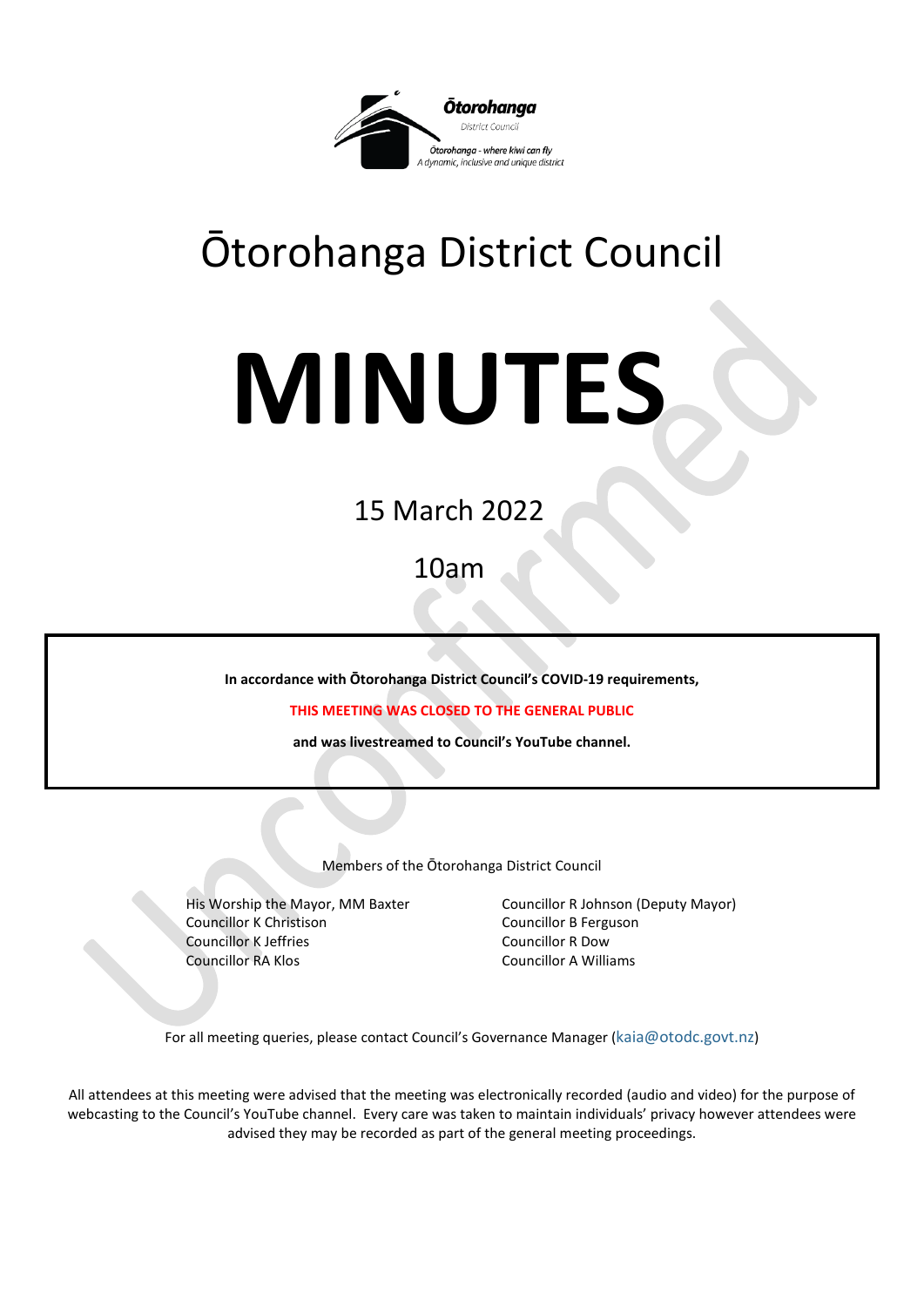## Ōtorohanga District Council

Minutes of an ordinary meeting of the Ōtorohanga District Council held in the Council Chambers, Ōtorohanga District Council, 17 Maniapoto Street, Otorohanga on Tuesday, 15 March 2022 commencing at 10.00am.

Tanya Winter **CHIEF EXECUTIVE** 21 March 2022

#### **ORDER OF BUSINESS**

|             |     | <b>APOLOGIES</b>                                                                       | 3              |
|-------------|-----|----------------------------------------------------------------------------------------|----------------|
|             |     | REFLECTION / PRAYER / WORDS OF WISDOM                                                  | 3              |
|             |     | <b>LATE ITEMS</b>                                                                      | 3              |
|             |     | CONFIRMATION OF ORDER OF MEETING                                                       | 3              |
|             |     | DECLARATION OF CONFLICTS OF INTEREST                                                   | 3              |
|             |     | <b>PUBLIC FORUM</b>                                                                    | 3              |
|             |     | CONFIRMATION OF MINUTES - OTOROHANGA DISTRICT COUNCIL - 30 NOVEMBER 2021               | 4              |
|             |     | CONFIRMATION OF MINUTES - ŌTOROHANGA DISTRICT COUNCIL - 15 FEBRUARY 2022               | 4              |
|             |     | RECEIPT OF MINUTES - KĀWHIA COMMUNITY BOARD - 25 FEBRUARY 2022                         | 5              |
|             |     | RECEIPT OF MINUTES - OTOROHANGA COMMUNITY BOARD - 3 FEBRUARY 2022                      | 5              |
|             |     | HIS WORSHIP THE MAYOR'S VERBAL REPORT                                                  | 5              |
| <b>ITEM</b> | 235 | MONTHLY FINANCIAL REPORT AND CAPITAL PROJECTS UPDATE                                   | 6              |
| <b>ITEM</b> | 236 | SIX MONTH REPORT FOR HAMILTON WAIKATO TOURISM                                          | 6              |
| <b>ITEM</b> | 237 | CO-LAB DRAFT STATEMENT OF INTENT 2022/23 AND HALF-YEARLY REPORT TO 31 DECEMBER<br>2021 | $\overline{7}$ |
| <b>ITEM</b> | 238 | PLANNING REPORT FOR OCTOBER 2021 TO DECEMBER 2021                                      | $\overline{7}$ |
| <b>ITEM</b> | 239 | ANIMAL CONTROL OFFICER'S REPORT FOR OCTOBER 2021 TO DECEMBER 2021                      | 8              |
| <b>ITEM</b> | 240 | APPLICATION FOR TEMPORARY ROAD CLOSURE - TARGA NEW ZEALAND 2022                        | 8              |
| <b>ITEM</b> | 241 | ORDER OF CANDIDATE NAMES ON VOTING PAPERS FOR THE LOCAL AUTHORITY ELECTIONS 2022       | 9              |
| <b>ITEM</b> | 242 | <b>CHANGE OF MEETING DATES FOR 2022</b>                                                | 9              |
|             |     | <b>COUNCILLOR UPDATES</b>                                                              | 9              |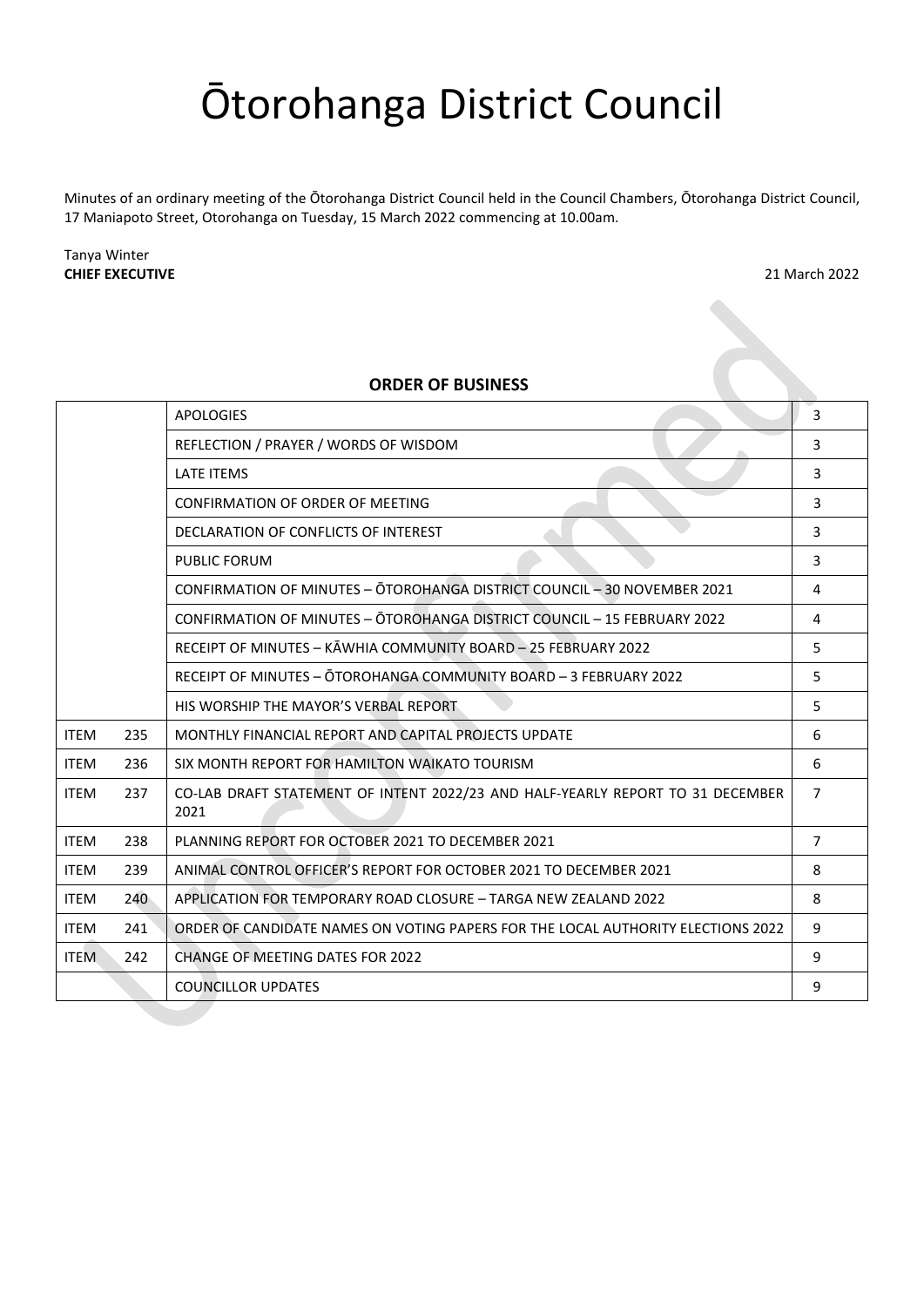#### **PRESENT**

His Worship the Mayor M Baxter, Councillors A Williams, B Ferguson, K Christison, K Jeffries, R Klos and R Dow.

#### **IN ATTENDANCE**

T Winter (Chief Executive), N Gower (Group Manager Strategy & Community), G Bunn (Group Manager Business Enablement), A Loe (Group Manager Regulatory & Growth), M Lewis (Group Manager Engineering & Assets), B O'Callaghan (Manager Finance), R McNeil (Chief Advisor), M Fleming (Senior Engineering Assistant/Corridor Manager), and K King (Manager Governance)

#### <span id="page-2-0"></span>**APOLOGIES**

An apology for non-attendance was received from councillor R Johnson.

*RESOLVED: That Ōtorohanga District Council receive and accept the apology from councillor R Johnson for non-attendance.*

His Worship the Mayor | Councillor Ferguson

#### <span id="page-2-1"></span>**REFLECTION / PRAYER / WORDS OF WISDOM**

Councillor Jeffries provided the following words of wisdom.

*Never give in. Never give in. Never, never, never, never—in nothing, great or small, large or petty never give in, except to convictions of honour and good sense. Never yield to force. Never yield to the apparently overwhelming might of the enemy.*

Winston Churchill

*Smiling is infectious, you catch it like the flu, When someone smiled at me today, I started smiling too. I passed around the corner and someone saw my grin. When he smiled I realized I'd passed it on to him. I thought about that smile, then I realized its worth. A single smile, just like mine could travel round the earth. So, if you feel a smile begin, don't leave it undetected. Let's start an epidemic quick, and get the world infected!*

Spike Milligan

#### <span id="page-2-2"></span>**LATE ITEMS**

There were no late items.

#### <span id="page-2-3"></span>**CONFIRMATION OF ORDER OF MEETING**

*RESOLVED: That Ōtorohanga District Council confirm the order of the meeting as indicated in the agenda.*

His Worship the Mayor | Councillor Williams

#### <span id="page-2-4"></span>**DECLARATION OF CONFLICTS OF INTEREST**

No conflicts of interest were declared.

#### <span id="page-2-5"></span>**PUBLIC FORUM**

No requests had been received.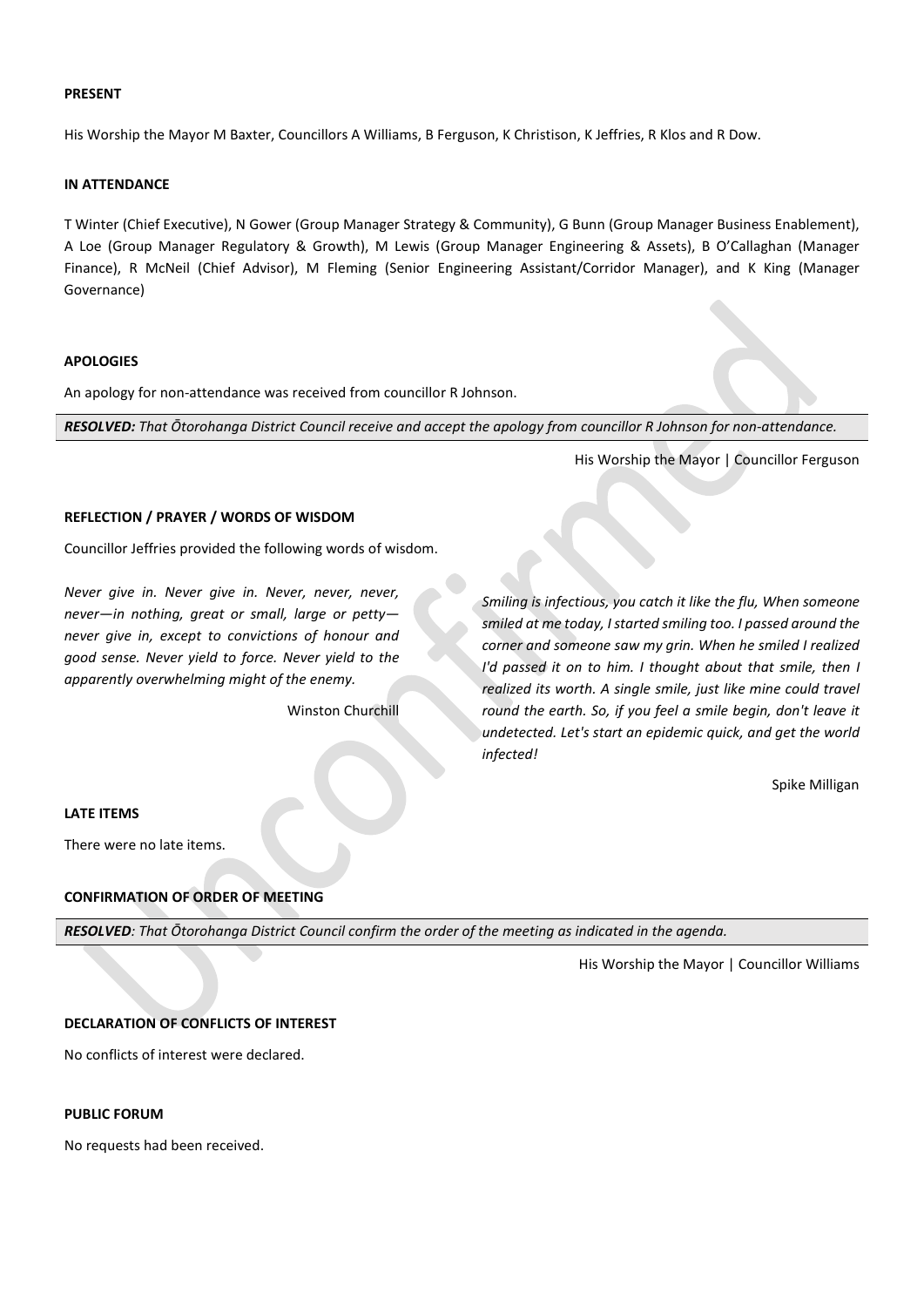#### <span id="page-3-0"></span>**CONFIRMATION OF MINUTES – ŌTOROHANGA DISTRICT COUNCIL – 30 NOVEMBER 2021**

*RESOLVED: That the open minutes of the Ōtorohanga District Council meeting held on 30 November 2021, having been circulated, be taken as read and confirmed as a true and correct record of that meeting.*

His Worship the Mayor | Councillor Dow

#### <span id="page-3-1"></span>**CONFIRMATION OF MINUTES – ŌTOROHANGA DISTRICT COUNCIL – 15 FEBRUARY 2022**

Councillor Klos queried the minutes recorded for Item 228: Repurposing of seal extension funding. She indicated the change from the report recommendation to the resolution was not explicit and requested an addition be made.

*RESOLVED: That the open minutes of the Ōtorohanga District Council meeting held on 15 February 2022, having been circulated, be taken as read and confirmed as a true and correct record of that meeting subject to an amendment for Item 228: Repurposing of seal extension funding to be circulated via email to members for approval.*

Councillor Jeffries | Councillor Williams

An amended version was distributed to the Mayor and councillors for confirmation after the meeting. The final minute is shown below.

Council's Manager Roading took the report as read and noted Council had determined to continue with the seal extension *programme as part of the Long Term Plan. Initial investigations into Huirimu Road and associated design cost estimates*  identified the budget allocation was insufficient to seal the anticipated one kilometre portion of the southern end where it *adjoins Waipapa Road. The initial investigations identified a survey would need to be undertaken to confirm if the road lies with the road reserve designated area.* 

*Mr Senger sought confirmation from Council if the project should continue with a smaller portion of the road sealed, if additional funding should be sought to continue with the proposed one kilometre as planned or, if the funding should be reallocated to either footpath extension work within Ōtorohanga Township or for safety improvements within the Wharepūhunga ward.*

His Worship advised a letter had been received immediately prior to the Council meeting from a resident on Huirimu Road *expressing their frustration however under Council's meetings procedures it was unable to be tabled. In response to a query, Mr Senger outlined alternative options for the unused funding within the Warepuhunga ward rather than elsewhere in the*  District. He noted safety improvement options included near Arohena School due to the pending school zone speed limit *changes, tree removal where impacting the road corridor or, intersection/ lighting enhancements. The safety improvements may attract Waka Kotahi funding whereas seal improvements do not qualify.* 

*The Warepuhunga ward councillor, R Klos spoke of the community's frustration and desire to proceed with the sealing as outlined in the Long Term Plan. She spoke of the expectation of road sealing being undertaken and the impact on traffic flows within the area.*

*Members spoke in support of sealing one kilometre of Huirimu Road during which the following were clarified by staff:*

- *The actual maintenance costs for unsealed roads are lower than sealed roads.*
- *The vegetation maintenance costs are higher for sealed roads as the increased speeds require additional control as per the One Road Network Classification requirements.*
- *Sealed roads incur greater rehabilitation costs.*
- *Design work would be undertaken in the current financial year with the physical works to be undertaken in the 22/23 financial year.*
- *Unused funding from 21/22 can be transferred, and funding for 23/24 brought forward, to the 22/23 financial year. This will allow the maximum funding available for the physical works. There would be no impact on rates as the overall budget is in alignment with the Long Term Plan.*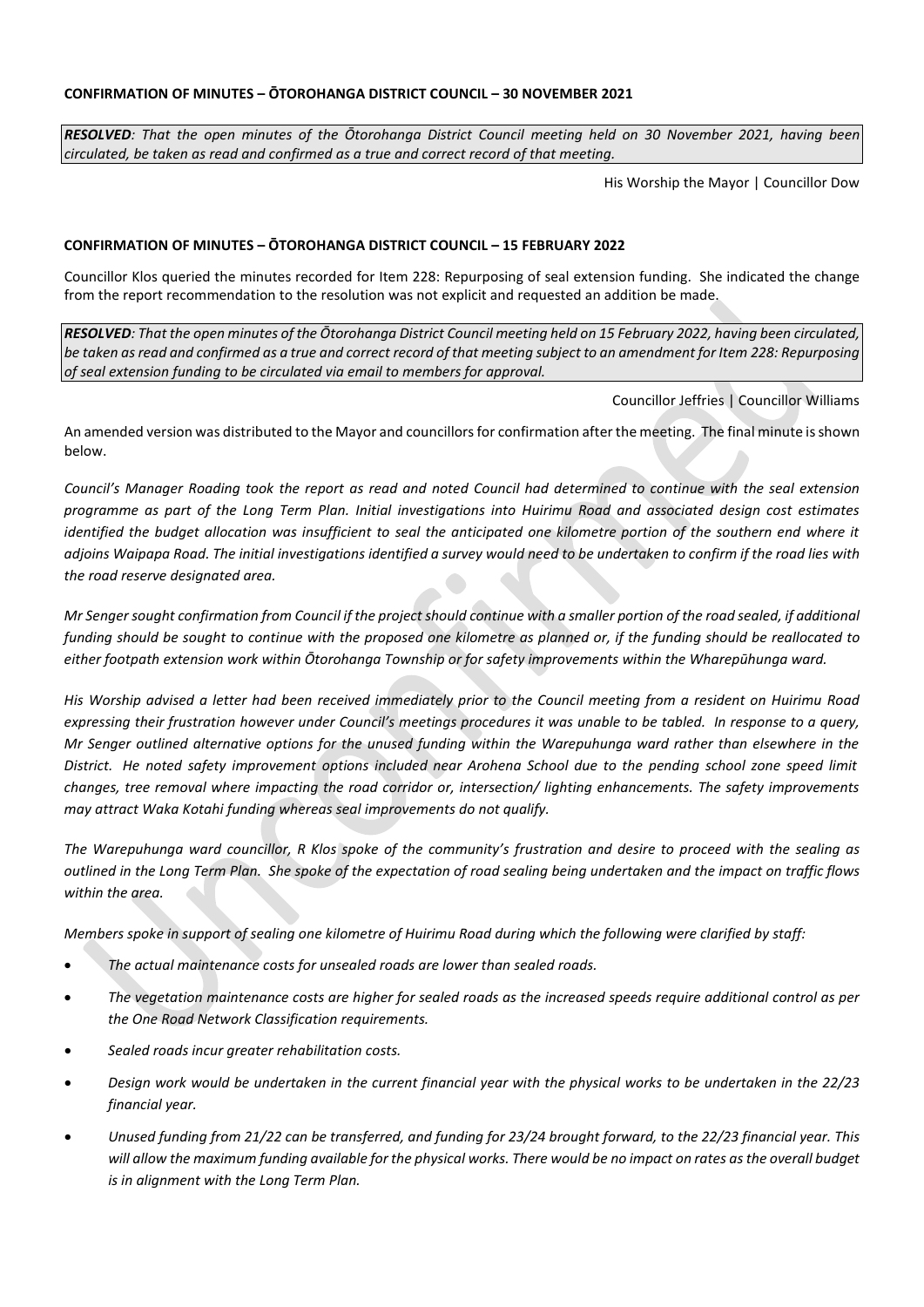<span id="page-4-0"></span>*RESOLVED: That Ōtorohanga District Council receive the unconfirmed minutes of the Kāwhia Community Board meeting held on 25 February 2022 as circulated.*

Councillor Jeffries | His Worship the Mayor

#### <span id="page-4-1"></span>**RECEIPT OF MINUTES – ŌTOROHANGA COMMUNITY BOARD – 3 FEBRUARY 2022**

*RESOLVED: That Ōtorohanga District Council receive the minutes of the Ōtorohanga Community Board meeting held on 3 February 2022 as circulated.*

Councillor Dow | Councillor Chistison

#### <span id="page-4-2"></span>**HIS WORSHIP THE MAYOR'S VERBAL REPORT**

His Worship provided an update on his activities since the previous Otorhanga District Council meeting. He attended the following meetings:

- 16 February Zoom meeting on CouncilMark report processes seeking feedback on opportunities for improvement
- 16 February Meeting with a prospective new business seeking information
- 18 February Visited the Maru Energy Trust expo in Te Kuiti (a not-for-profit trust, established by The Lines Company in 2018)
- 21 February Meeting on a subdivision in Ōtorohanga
- 23 February Visited the Ōtorohanga Musuem exhibition on the township and surrounding district
- 24/25 February Meeting in Wellington with Mayors Taskforce for Jobs and the Rural Water Working Group Zoom meeting
- 1 March Met with the new Chief Executive of Happy Valley Nutrition
- 2 March Meeting on a subdivision in Ōtorohanga
- 3 March Chaired Waikato Plan Youth Education and Training Group
- 4 March Rural Provincial Group meeting
- 10 March Three waters technical working group

**RESOLVED**: That Ōtorohanga District Council receive the verbal update from His Worship the Mayor, M Baxter.

His Worship the Mayor / Councillor Ferguson

In response to a query, His Worship advised Taumata Arowai will initially focus on water scheme registration. Members raised the registration of rural water schemes noting these are situated on private land. In response, the Chief Executive, Ms Winter advised the infrastructure is owned by the water scheme committee and not the landowner. Leases, easements and other instruments ensure access to the land to enable infrastructure maintenance. The Group Manager Engineering & Assets, Mr Lewis advised the schemes were often set up on a cooperative basis without any formal agreements and as appropriate these are now being formalised.

In response to a query on the Happy Valley Nutrition project, His Worship advised a new Chief Executive had been appointed but due to COVID and other factors the original timeline has been pushed out a year.

In response to a query on the CouncilMark meeting, His Worship commented the meeting sought his feedback on the benefits, process and any opportunities for improvement. He noted the independent nature of the assessment provides a level of confidence in progressing any identified actions. Ms Winter advised an update on the CouncilMark action programme will be provided to the next meeting following a discussion with the Risk and Assurance Committee in late March.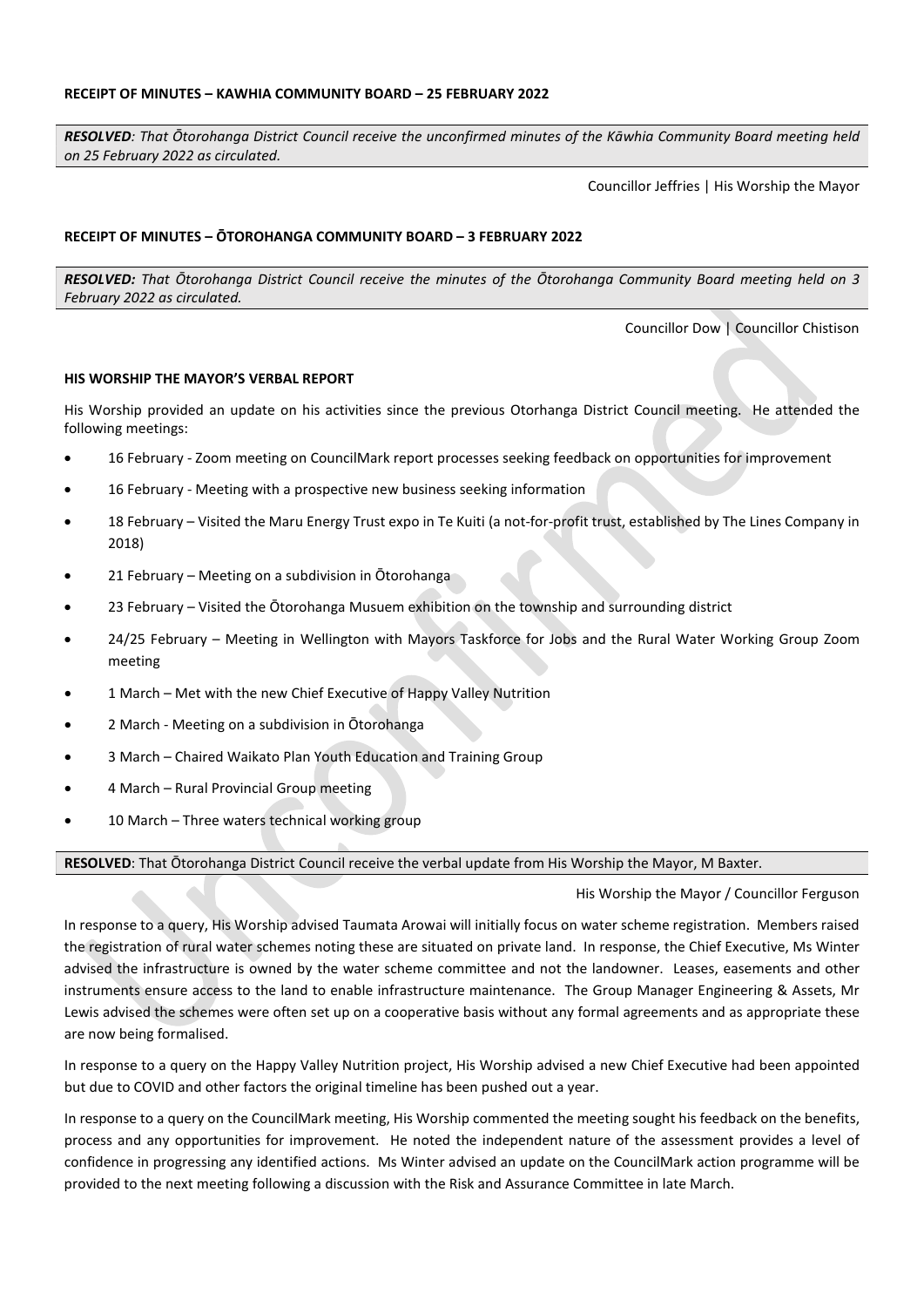#### <span id="page-5-0"></span>**ITEM 235: MONTHLY FINANCIAL REPORT AND CAPITAL PROJECTS UPDATE**

The Finance Manager, Mr O'Callaghan took the financial section of the report as read and highlighted the timing of capital expenditure, rates revenue, trade receivables and year end accurals impact the finacials throughout the year. He noted the comprehensive Revenue and Expenditure is down due to flood protection being invoiced at year end. Additionally, the regulatory income is affected by timing with larger projects, such as Waikeria, being invoiced in groups rather than separately.

Mr O'Callaghan noted the combined Cost of Service statement was impacted by the Mayors Taskforce for Jobs funding. When the budgets were set in the Long Term Plan, funding was included for the one year that had been agreed. The Taskforce had now agreed to fund a second year.

The Group Manager Engineering & Assets, Mr Lewis took the capital project update component of the report as read. He noted there was not a large change since the previous report but advised many roading projects were nearing completion. Of the eight projects funded from the Government's Three Waters Reform stimulus fund, six are completed with one project expected to be completed by the end of March. The remaining project's contract is being finalised with the contractor expecting completion by 30 June.

Mr Lewis noted the three waters projects were tracking well although options for the Huirimu consolidation project were being considered. In collaboration with Waipā District Council, the water main renewal project is now out to tender with a report for the tender award anticipated to be presented to the Council meeting in May.

In response to a query, Mr Lewis confirmed the dates for the unsealed road metalling were incorrect and should read 2021/22.

The Chief Executive, Ms Winter queried if the value of the projects should be included in the table and members confirmed this would be a useful addition.

In response to a query relating to the 3 Waters stimulus funding, Mr O'Callaghan advised the Department of Internal Affairs initially provided half of the funding with the remainder being invoiced as the projects were completed. His Worship queried if procurement had been an issue and Mr Lewis noted procurement was always a factor but staff were able to move quickly although the last project had proven challenging. Ms Winter advised the Council resolution to waive some procurement processes allowed staff to be responsive to the contractor market to ensure the projects could be completed by 30 June. In response to a query around contractor availability, Mr Lewis noted it was hard to predict but he was comfortable that progress was being made.

Ms Winter commented the capital works programme had historically run from 1 July to 30 June of the following year in alignment with local government's financial year. She advised Council were now working to a three year programme in alignment with the Long Term Plan and funders were also using a three year funding cycle. This means carryforwards at year end are deliberate and planned enabling Council to remain nimble and responsive to the external market.

**RESOLVED**: That the Financial Report, including the capital projects update, for the month ended 28 February 2022 be received.

Councillor Jeffries | Councillor Williams

#### <span id="page-5-1"></span>**ITEM 236: SIX MONTH REPORT FOR HAMILTON WAIKATO TOURISM**

The Group Manager Strategy & Community, Ms Gower took the report as read and noted the six month report provides an overview of the targets and Council's financial commitment. She noted the departure of the Chief Executive and the appointment of the interim CE, Nicola Greenwell and referenced pages 53 and 54 which focuses on the Ōtorohanga accommodation data and page 56 noting businesses in the Ōtorohanga district. In response to a query on the commercial accomodation figure, Ms Gower agreed to ascertain if the stated figure is for the Ōtorohanga township or district.

#### **RESOLVED**

That Council:

- a Receive the report 'Six month report from Hamilton and Waikato Tourism' from Nardia Gower, Group Manager Strategy and Community.
- b Receive the Hamilton and Waikato Tourism Six Monthly Report to Ōtorohanga District Council 1 July 31 December 2021.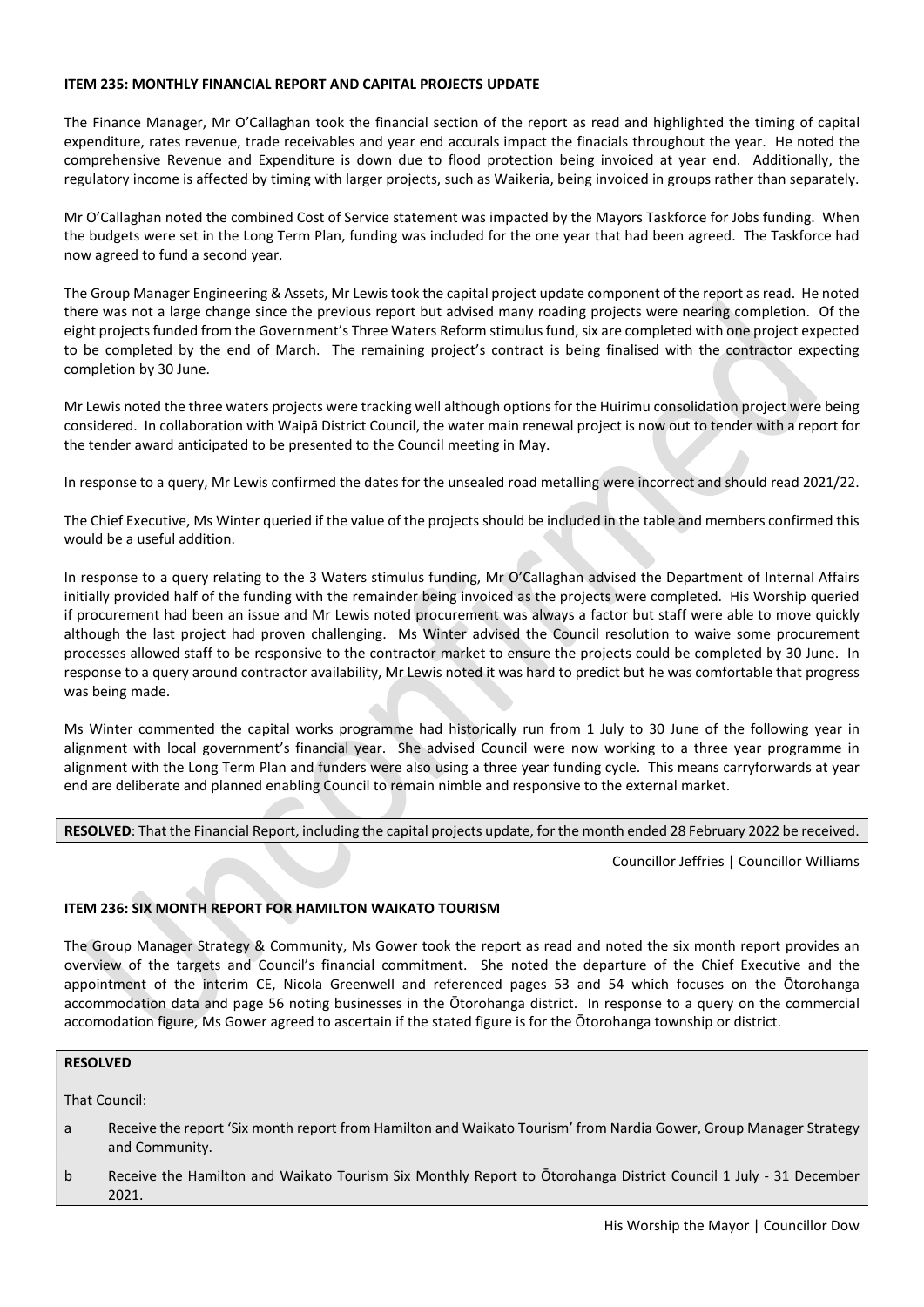#### <span id="page-6-0"></span>**ITEM 237: CO-LAB DRAFT STATEMENT OF INTENT 2022/23 AND HALF-YEARLY REPORT TO 31 DECEMBER 2021**

The Chief Advisor, Mr McNeil noted the report consisted of two components, the consideration of the draft Statement of Intent (SOI) and the receipt of the six month report.

Mr McNeil advised as a shareholding council of Co-Lab, Council have the opportunity to provide comment on the draft Statement of Intent and thus influence the direction of the company. He noted the draft SOI was largely maintenance of base services and continuation of projects already underway. This was a result of the challenging nature of the wider environment.

His Worship noted the draft SOI raised no concerns and Mr McNeil commented on the continued opportunity for Council to benefit from the association and membership noting Council have the freedom and autonomy to choose which projects it participated in.

In response to a query the Chief Executive, Ms Winter advised Mr McNeil had been delegated responsibility to ensure reports and updates from any shared service or collaborative process were provided to Council for consideration.

Ms Winter also highlighted she was the sponsor of one of the three Co-Lab projects, to develop a shared learning and development platform across the participating councils. In response to a query, she noted that a range of learning and development programmes will be made available ranging from those that can be quickly implemented to a comprehensive leadership development programme which is likely to take time to gain agreement from all councils.

In response to a query around procurement, Mr McNeil advised a regional procurement template had been developed to ensure a consistent approach to procurement. There is an opportunity to use shared consultant procurement e.g. CCTV condition assessments enabling a package deal.

His Worship queried if there were any technology opportunities with the Waikato Regional Asset Technical Accord (RATA) and the Group Manager Engineering & Assets, Mr Lewis advised RATA were developing the water component following the success of the roading project. He commented there were opportunities although more around asset management.

#### **RESOLVED**

That Council:

- a Receive the report "Co-Lab Draft Statement of Intent 2022/23 and Half-Yearly Report to 31 December 2021".
- b Receive the Co-Lab Half-Yearly Report for the period ended 31 December 2021.
- c Receive the draft Co-Lab Statement of Intent for 2022/23 and endorses the direction set therein.

Councillor Klos | Councillor Jeffries

#### <span id="page-6-1"></span>**ITEM 238: PLANNING REPORT FOR OCTOBER 2021 TO DECEMBER 2021**

Group Manager Regulatory & Growth, Mr Loe took the report as read and noted an error in paragraph 1 where the sentence '*These approvals compare with 33 consents (6 Land Use, 6 Permitted Boundary Activities and 8 Subdivision) granted during the same time in 2020*' should read '*These approvals compare with 20 consents* …'.

**RESOLVE**: That Council receive the 'Planning report for October 2021 to December 2021' report from Andrew Loe, Group Manager Regulatory and Growth.

His Worship the Mayor | Councillor Dow

The Chief Executive, Ms Winter requested Mr Loe provide an update on Waikato Regional Council's plan change 1 in light of the recent developments. Mr Loe noted the plan change commenced in the previous triennium when Council engaged a consultant and subsequently lodged a submission in opposition. Following discussions occurring during the plan change process and subsequent appeal to the Environment Court, the only remaining item of contention related to point source discharges. This affects Council's wastewater discharge into the Waipā river. The matter has been heard by the appointed Judge and mediation with Waikato Regional Council is scheduled. Staff are hopeful the matter will be resolved and accepted by the Judge.

In response to a query, Mr Loe stated any change to land use that results in a greater discharge or affect on water is likely to require consent. His Worship noted a change in legislation regarding the planting of forestry is likely by the end of the calendar year.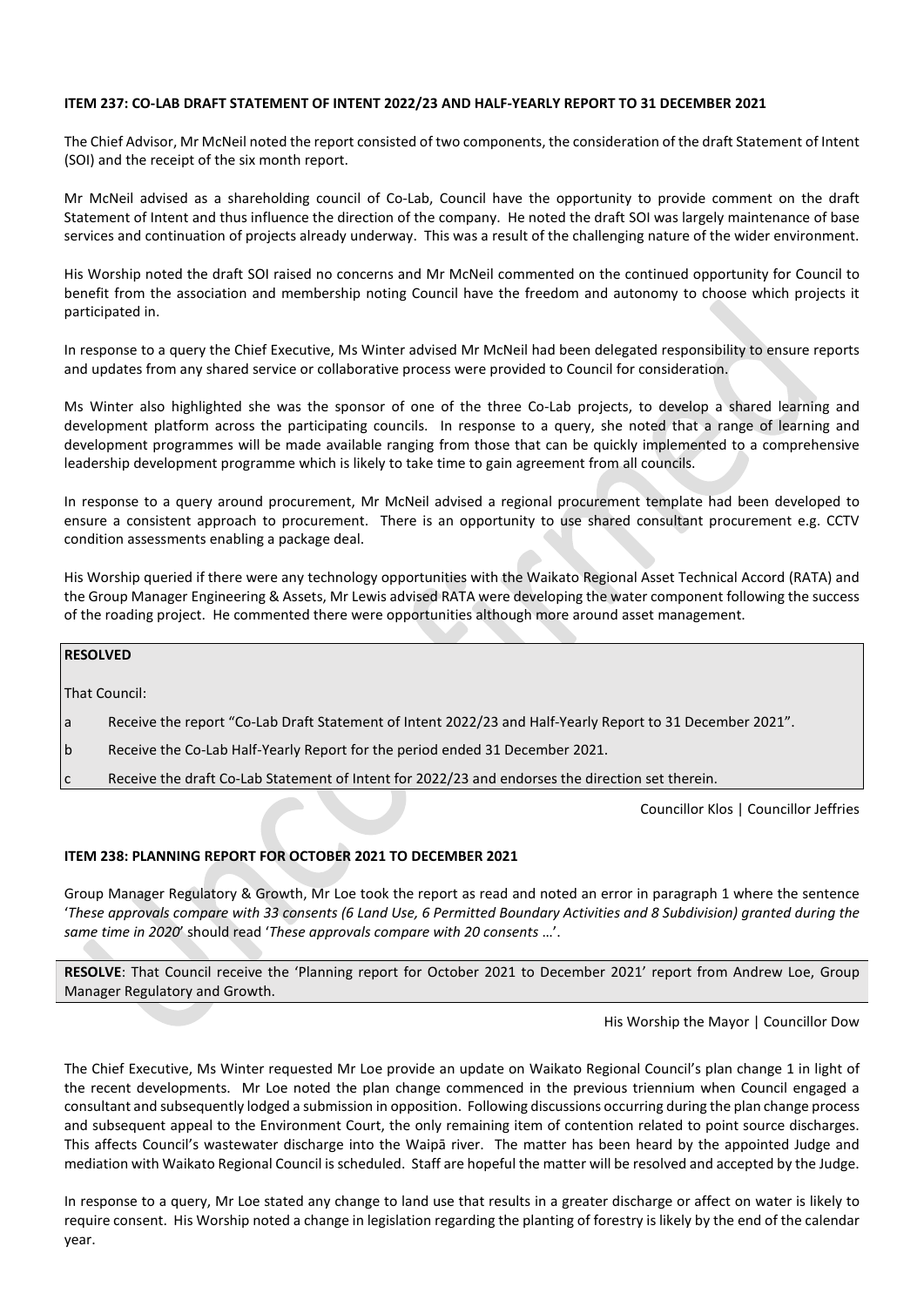#### <span id="page-7-0"></span>**ITEM 239: ANIMAL CONTROL OFFICER'S REPORT FOR OCTOBER 2021 TO DECEMBER 2021**

Group Manager Regulatory & Growth, Mr Loe took the report as read and noted the Animal Control Officer was unable to carry out many property visits due to the pandemic restrictions.

In response to a query, Mr Loe advised the whereabouts of the two dogs stolen from the pound was unknown. Following a second query regarding horses roaming at Aotea, Mr Loe advised staff were working with the property owners concerned on fencing improvements, particularly the reinstatement of a portion of fencing removed due to forestry work.

**RESOLVED:** That Council receive the 'Animal control officer's report for October 2021 to December 2021' report from Andrew Loe, Group Manager Regulatory and Growth.

Councillor Christison | Councillor Ferguson

#### <span id="page-7-1"></span>**ITEM 240: APPLICATION FOR TEMPORARY ROAD CLOSURE – TARGA NEW ZEALAND 2022**

The Senior Engineering Assistant/Corridor Manager, Marion Fleming took the report as read and noted this request was for a portion of a national rally involving various councils including Waitomo and Waipā. The predominant change from previous rallies was the absence of the sausage sizzle, car ride activities usually undertaken within Ōtorohanga township. This was a result of the pandemic restrictions under the traffic light protection framework.

His Worship reiterated the event was part of a section of travel moving between Waitomo and Waipā districts.

#### **RESOLVED**

That Council:

- a. **RECEIVE** the 'Application for Temporary Road Closure Targa New Zealand 2022' report from Marion Fleming, Senior Engineering Assistant / Corridor Manager.
- b. **GRANT** the application for Temporary Road Closure of sections on Lurman, Paewhenua, Maihihi, Tauraroa Valley, Otewa, Waimahora, Barber, Rangitoto, Tahaia Bush, Thompson, Pururu West and East and Ngapeke roads (map attached, not all roads in Ōtorohanga District) on Wednesday 25 May 2022; with the following conditions imposed;

 1. The event be held within strict compliance under the COVID19 Protection Framework, set out by the New Zealand Government and the Ministry of Health.

2. Emergency services have complete rite of passage at all times.

 3. Targa New Zealand is to pay a bond of \$5000.00, this bond can be waived at the discretion of the Engineering Group Manager on application to Mark Lewis. The said bond is returnable after post event drive over, undertaken by Ōtorohanga District Council Roading Team.

 4. Targa New Zealand is to pay an application fee of \$905.00 towards the administration of the road closure to Ōtorohanga District Council.

 5. Targa New Zealand is to pay for all advertising costs to the appropriate newspapers. Public notice advertisements are to be published in the Waitomo News.

 6. Targa New Zealand is responsible for obtaining public liability insurance (and paying the cost thereof) to a minimum value of \$10,000,000. This is required to indemnify Council against any damage to the property or persons as a result of rally activities during the road closure period.

 7. Targa New Zealand is to comply with the objection provisions contained in the Transport (Vehicular Traffic Road Closure) Regulations 1965.

 8. Targa New Zealand is to liaise and provide evidence of liaison with all operators and businesses that may be affected by the road closures.

 9. Targa New Zealand is to consult with all residents of all properties on the roads intending to be closed and also the residents on roads connecting with roads intending to be closed, including any, no exit roads. Two mail drops to residents are to be carried out. All initial mail drops to residents are to be approved by Council staff before distribution commences. The subsequent mail drop is to be completed no later than ten full days before the proposed closures.

 10. Targa New Zealand is solely responsible for signposting and policing of the roads to be closed, to ensure that only vehicles connected with the event have access to the road closure areas. This includes arranging the delivery, erection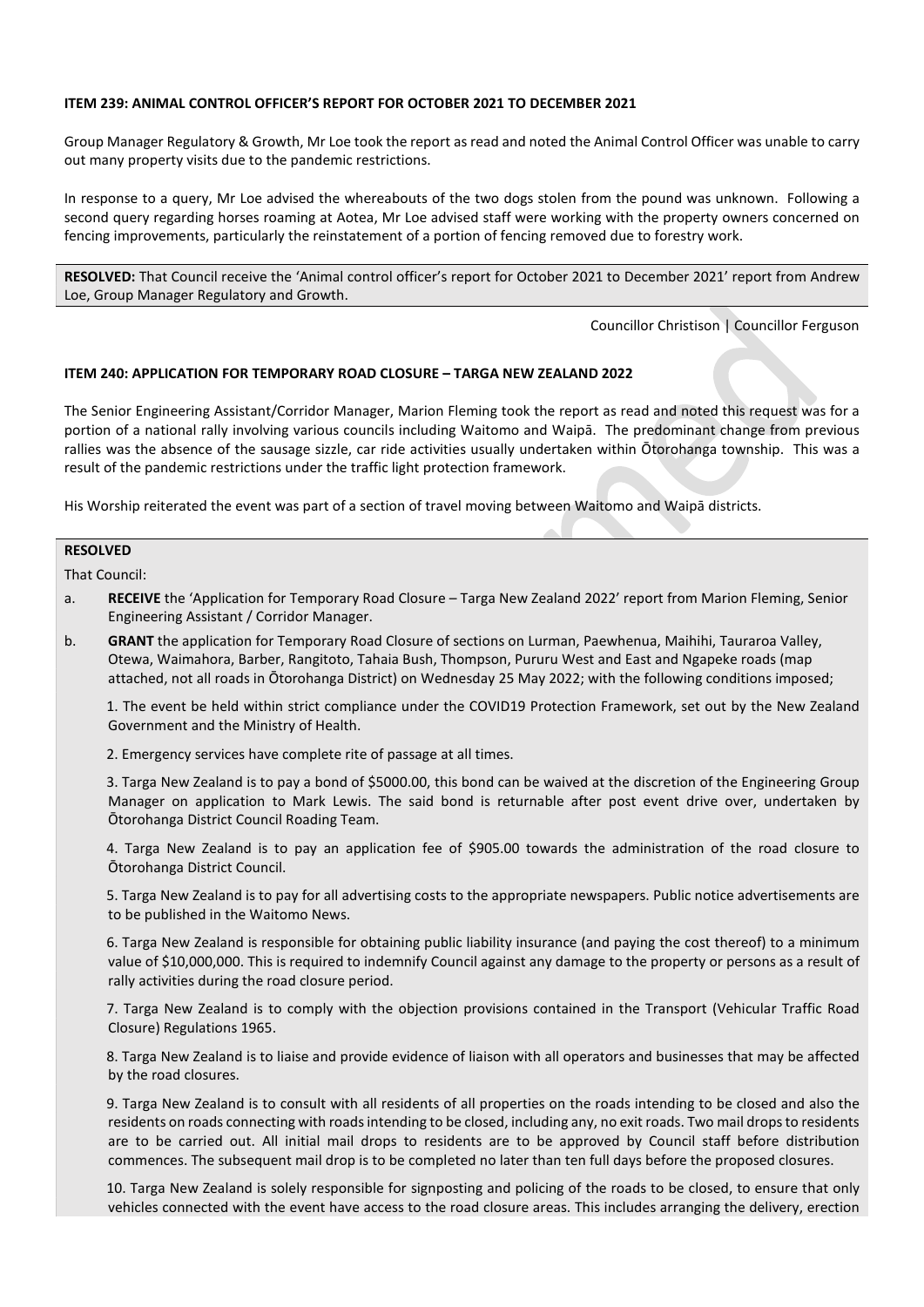and staffing of all road closure barriers and the removal thereof after closures. All gates and entranceways are to be taped and to ensure its removal thereafter.

 11. Signs advising of the road closures are to be erected at the start and end of the closed portions of the roads and on each intersecting road two weeks prior to the road closure. All signs are to be removed immediately after the closure. A Targa New Zealand representative is to meet with Council Engineering staff regarding the required signs format, size, location and quantity of signs for approval before they are manufactured and erected.

Councillor Ferguson | Councillor Christison

#### <span id="page-8-0"></span>**ITEM 241: ORDER OF CANDIDATE NAMES ON VOTING PAPERS FOR THE LOCAL AUTHORITY ELECTIONS 2022**

Group Manager Business Enablement, G Bunn noted that in an election year there was a requirement for Council to determine the order of candidate names on voting papers. Mr Bunn noted there were three options outlined in the report and that research has shown candidates whose names are the beginning of the alphabet gain higher votes (where shown in alphabetical order). He noted there was no additional cost to show the names in random order and the recommendation was to use random order.

#### **RESOLVED**

That Council:

- a Receive the '2022 Local Body Elections Candidate Order of Names' report from Graham Bunn, Deputy Electoral Officer is accepted; and
- b Resolve in accordance with Section 31 of the Local Electoral Regulations 2001, that for the next three years including the 2022 Local Body Election and any By-elections within that time if required, the names of the candidates are arranged in random order.

His Worship the Mayor | Councillor Christison

#### <span id="page-8-1"></span>**ITEM 242: CHANGE OF MEETING DATES FOR 2022**

Manager Governance, K King took the report as read and asked if there were any questions. No questions were received.

| <b>RESOLVED</b> |                                                                                                           |  |  |  |
|-----------------|-----------------------------------------------------------------------------------------------------------|--|--|--|
| That Council:   |                                                                                                           |  |  |  |
| a               | Receive the 'Change of meeting dates for 2022' report from Kaia King, Manager Governance is accepted; and |  |  |  |
| $\mathsf{b}$    | Confirm, in accordance with clause 19 (6) Schedule 7, LGA 2002, the meeting schedule for 2022 as follows: |  |  |  |
|                 | Ordinary meeting 26 April                                                                                 |  |  |  |
|                 | Ordinary meeting 17 May                                                                                   |  |  |  |
|                 | Ordinary meeting 14 June                                                                                  |  |  |  |
|                 | Ordinary meeting 19 July                                                                                  |  |  |  |
|                 | Ordinary meeting 16 August                                                                                |  |  |  |

Ordinary meeting 20 September

Councillor Ferguson | Councillor Jeffries

#### <span id="page-8-2"></span>**COUNCILLOR UPDATE**

*Councillor Dow left the meeting.* All councillors were invited by His Worship to provide a verbal update to the meeting.

Councillor Ferguson spoke on the staff shortages due to COVID affecting businesses.

Councillor Christison commented on the school closure within the District due to COVID and His Worship noted two further schools were nearing the threshold to close. Councillor Klos advised Korokonui School was closed for 10 days due to COVID.